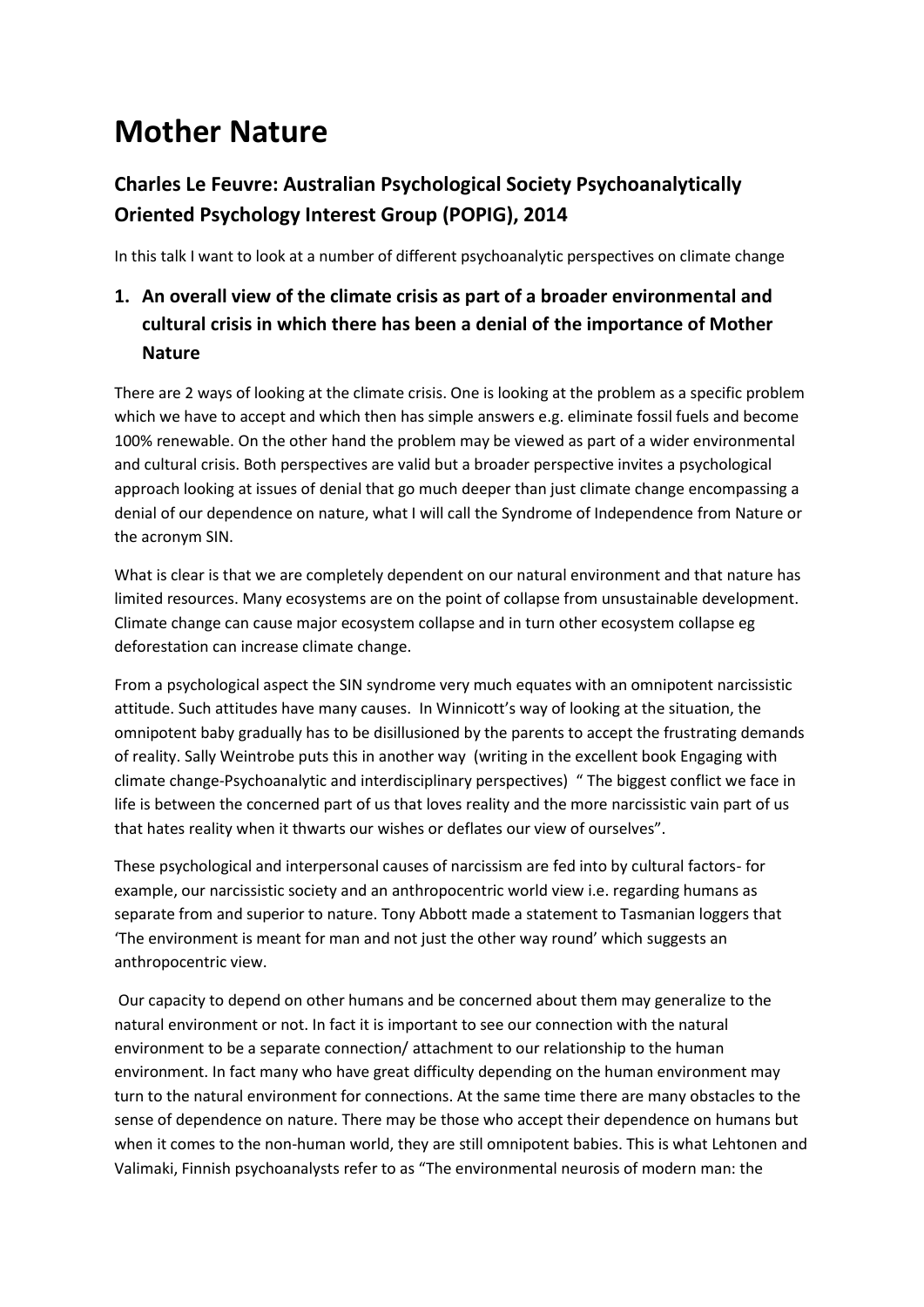illusion of autonomy and the real dependence denied" or in my term 'The syndrome of independence from nature'.

Our technological culture promotes identification with powerful machines and devices. Many people have limited connection with the natural world and also are very removed from their dependence on nature.eg water is seen as something out of a tap or increasingly a consumer product to be bought in a plastic bottle. We are disconnected from our own fragile nature. We can turn away from our mortality.

As Lehtonen and Valimaki say that "Because of our profound dependence on nature, climate change shakes the security of the human sense of being at a very basic level." Because culturally and individually we have not had the infantile omnipotence with respect to nature disillusioned climate change brings up early anxieties and can so easily lead to denial as a way of avoiding the anxiety.

### **2. How psychoanalysis has denied the importance of Mother Nature**

Our ways of thinking and our intellectual disciplines are disconnected from the natural environment, in accordance with the dominant anthropocentrism.

Psychoanalytic thinking has tended to minimize, if not turn a blind eye to, the significance of the natural environment in our mental functioning. Within psychoanalysis, Freud personally had a close connection to nature. The natural environment was important to Freud as a child (Burke, 2006) and in later life and he had a very close relationship with his dogs.

It would appear that Freud never wrote systematically about the psychological significance of the natural environment. In Civilization and its Discontents, Freud states however that 'the ego is originally all-inclusive, but later it separates off an external world from itself. Our present sense of self is thus only a shrunken residue of a far more comprehensive indeed all-embracing feeling, which corresponded to a more intimate bond between the ego and the world around it.'(Freud, 2002, p. 6) This perhaps alludes to what has subsequently been called the ecological self.

While Freud was well aware of Man's position in the animal world.

*Man acquired a dominating position over his fellow creatures in the animal kingdom. Not content with this supremacy, however, he began to place a gulf between his nature and theirs…. and made claims to a divine descent which permitted him to annihilate the bond of community between him and the animal kingdom. It is noteworthy that this piece of arrogance is still as foreign to the child as it is to the savage or primitive man (Freud, 1917, quoted in Searles, 1960, p. 4).*

Nevertheless Freud's way of thinking reflected the anthropocentric thinking of the time and tended to privilege the human world.

The natural environment has been little discussed from a psychoanalytic viewpoint with the notable exception of Harold Searles' book, *The Nonhuman Environment in Normal Development and Schizophrenia* (1960). . Searles had a reputation for being able to work analytically with very difficult borderline and psychotic patients and wrote a number of influential analytic papers.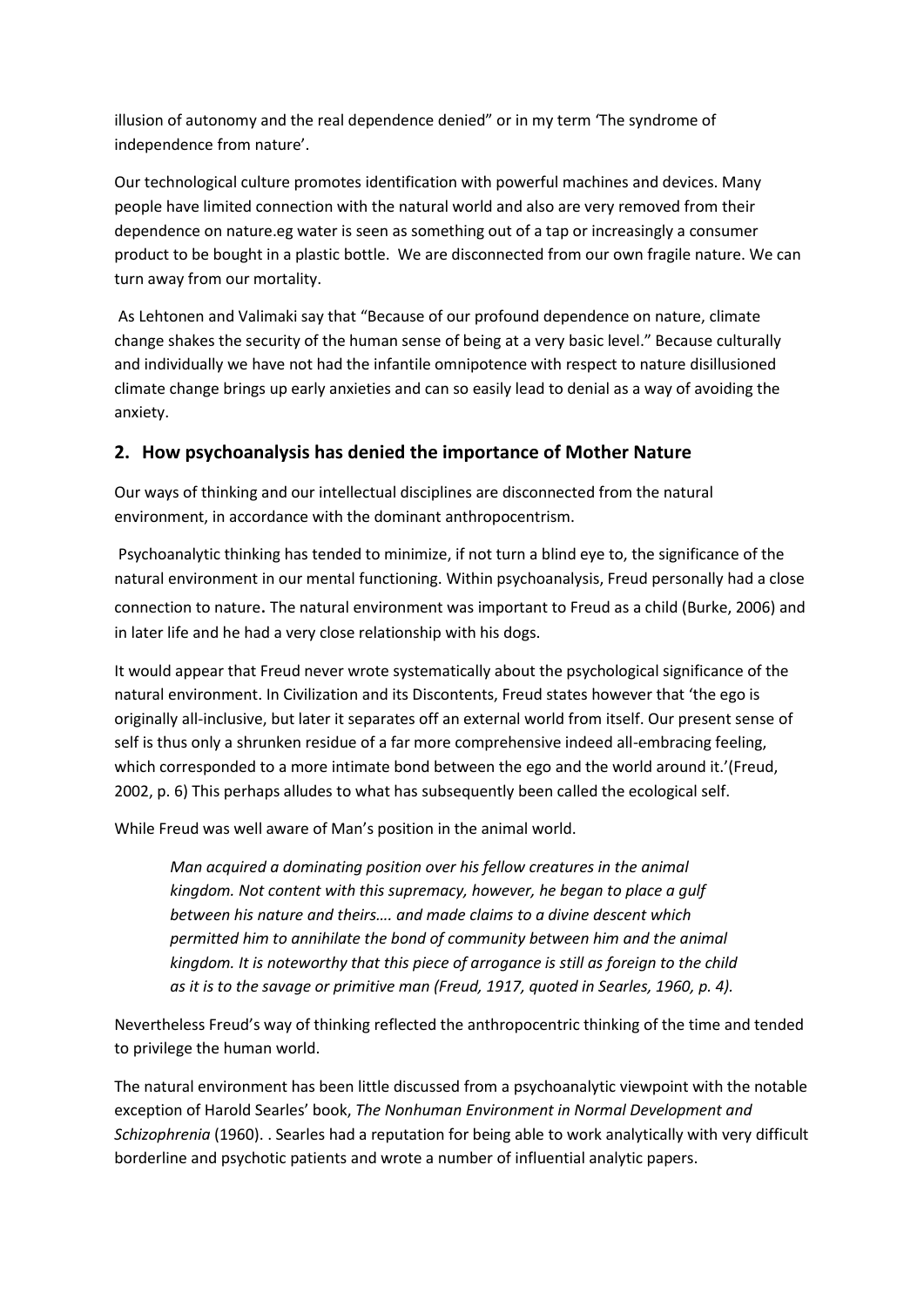In this book he discusses man's kinship with and the infant's subjective oneness with the nonhuman environment, the nonhuman environment in subsequent personality development, the mature person's attitude to his nonhuman environment and the psychological benefits that derive from mature relatedness to the nonhuman environment.

He believed that relatedness to the nonhuman environment is 'one of the transcendentally important facts of human living' (p. 6) and that while for 'hundreds of thousands of years men felt themselves in mutually interchangeable kinship with the rest of their environment' (p. 7) the pendulum had swung.

In terms of development, he writes of the struggle to be separate not just from the mother but also the nonhuman environment. He quotes Winnicott, who was writing about transitional objects and the importance of the environment at the same time, though it would appear that Winnicott does not refer to the natural environment other than animal pets. Searles writes that 'this nonhuman environment apparently provides, in the life of the normal infant and child, a significant contribution to his emotional security, his sense of stability and continuity of experience, and his developing sense of personal identity' (p. 78). 'The child can use his nonhuman environment through finding it to be relatively simple and relatively stable, rather than overwhelmingly complex and ever shifting' (p. 82) as the human environment may be.

Christopher Bollas's ideas are of relevance – the evocative and transformational object- where the object be that natural or cultural has power within its own right. As he writes ' I have found it rather surprising that in object relations theory very little thought is really given to the distinct structure of the object which is usually seen as a container of the individual's projections.'

# **3. Other perspectives on the psychological importance of the natural environment which may be helpful in developing an ecopsychoanalysis (a psychoanalysis that incorporates the psychological significance of the natural environment)**

Gregory Bateson, anthropologist and originator of the double bind theory of schizophrenia, was interested in complex systems. He argued that the environmental crisis was primarily a philosophical one. He believed that we suffered from an epistemological fallacy; that mind and nature operated independently of each other.

*Arne Naess, a Norwegian philosopher, was the first to expound the ideas of deep ecology, which has a number of tenets including the inherent worth of non-human life independent of its utility to man. Deep ecology is not just concerned with dealing with particular ecological crises but looks at the fundamental values underlying issues. The philosophy emphasizes the interdependent nature of human and non-human life. In deep ecology there is an emphasis on self-realization where the self is very all encompassing and can include the natural environment (Naess and Rothenberg, 1989).*

Ecopsychology was a term coined by Theodor Roszak (Roszak, 1992).The basic idea of ecopsychology is that the human mind is shaped by not only the social world but also by the natural environment and that this environment can also help to maintain mental health and help mental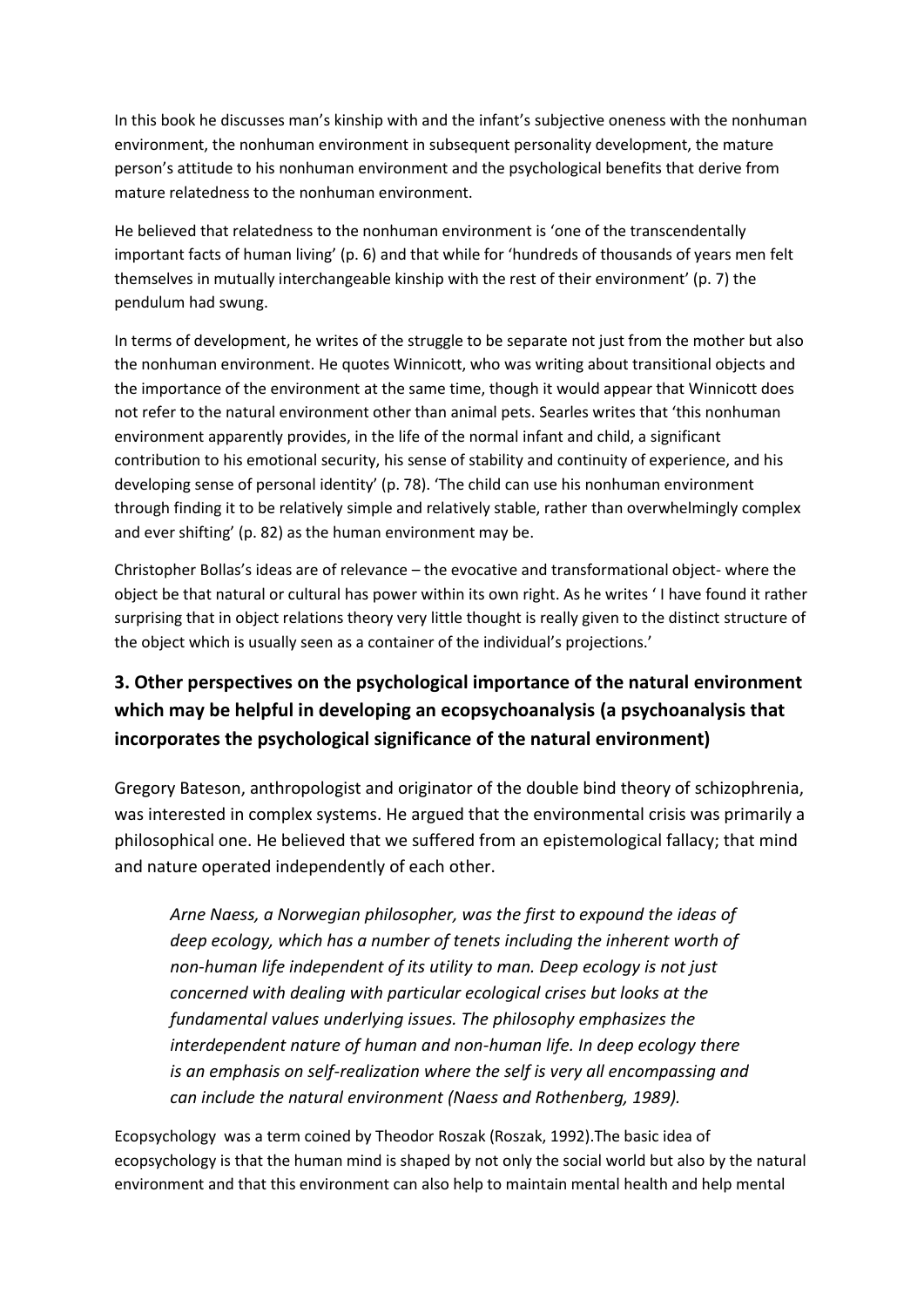distress. It is backed up by considerable research, for example that a view of nature from a hospital window led to a quicker recovery post-surgery (Ulrich, 1984). There is the idea of the ecological unconscious: that there is an intrinsic mental connection with the natural environment. This relates to biophilia, an idea of Erich Fromm, developed by the evolutionary biologist E.O. Wilson (Wilson, 1984), that refers to the connections that human beings subconsciously and instinctively seek with the rest of life.

Psychoanalytic theories, particularly those of Harold Searles, can be integrated with the ideas of ecopsychology and deep ecology. This can provide a view of the self which is more connected to nature. In such a view it then becomes a healthy and ethical response to protect nature.

## **4. How psychoanalysis can help in understanding climate change denial**

Climate change denial can be viewed from many perspectives (Washington and Cook, 2011), including the psychodynamic.

#### **Denial - a descriptive and psychodynamic view**

While much climate change denial, for example vested interests, is a conscious attempt to deny reality, a psychoanalytic view emphasizes the unconscious aspect.

Freud used three words which relate to denial or negation: Repression, disavowal and foreclosure.

These different notions of Freud point to the possibility of looking at different forms of climate change denial.

John Steiner has looked at 2 types of denial using the Oedipus story. Initially Oedipus disavows the situation. He knows or half knows the situation with his mother. At one point he becomes aware of the terrible truth which he is briefly able to bear though overwhelmed by guilt. However he then discovers that his mother/wife has killed herself. He blinds himself. This initiates a more profound retreat from reality. He can no longer see reality or the truth (Steiner, 1993). He no longer respects the truth: he is in an omnipotent state.

In disavowal there is a respect for the truth though it is evaded, while in omnipotence there is a turning away from and indeed a blindness to truth. Oedipus turns to divine authority which allows him to be contemptuous of the truth.

Steiner's differentiation between omnipotence and turning a blind eye allows us to look at different types of climate change denial, for example omnipotence may be seen as 'the preferred mode of perpetrators rather than bystanders' (Cohen 2001, p. 34).

While much of the media coverage of denial has been about cognitive denial of climate change, what is in many ways more relevant is ignoring rather than denying for as a Confucian philosopher said, quoted in a recent report. 'To know and not to act is not to know'.

While A survey in the UK found that only 20% of the population are unconvinced about the reality of anthropogenic climate change, it found that over 60% were unmoved 'ignorers' i.e. though they accepted manmade climate change they did not accept the implications in terms of their feelings, agency and complicity. I.e. emotional denial 'I don't feel uneasy about climate change' (splitting),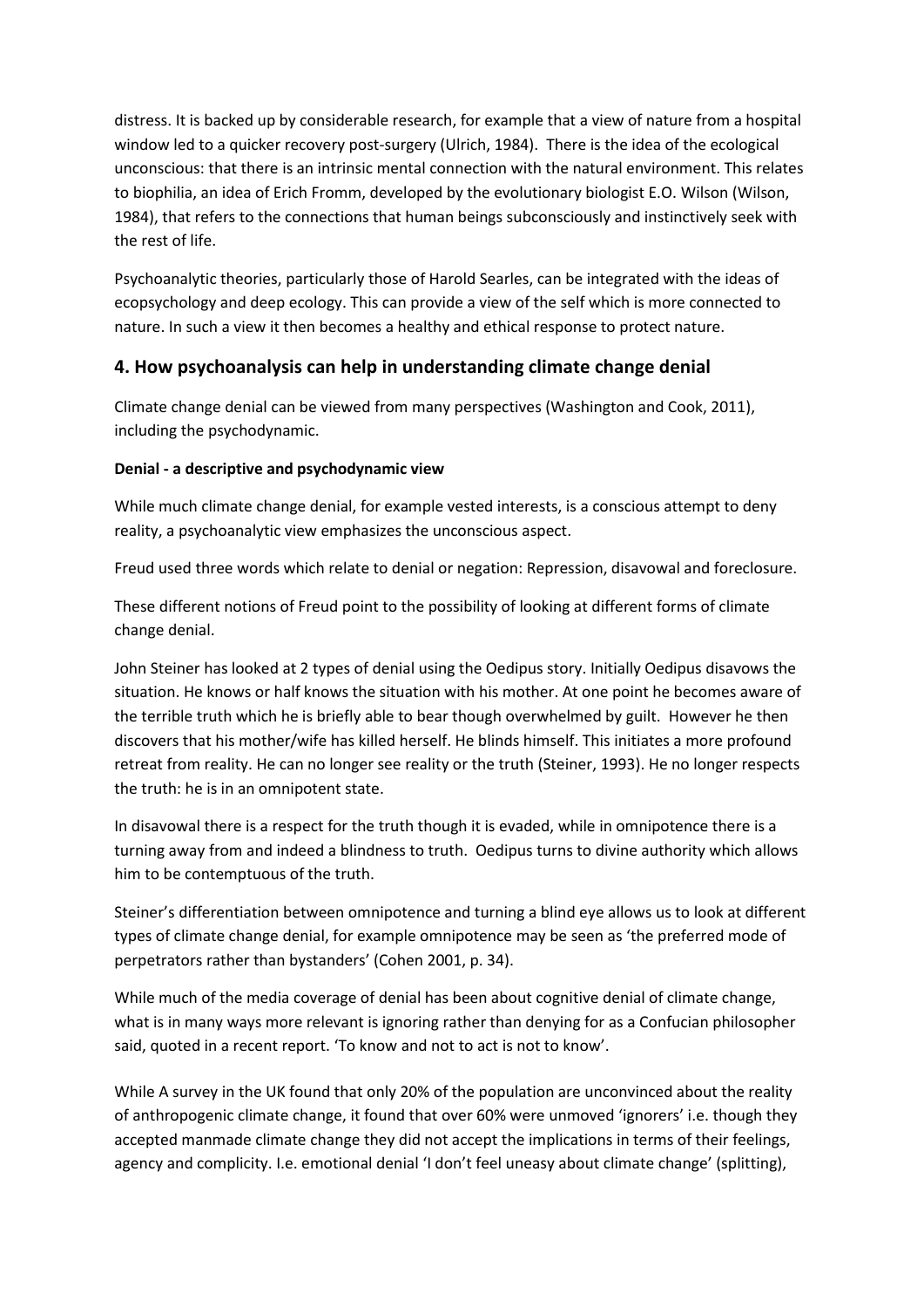personal denial 'My daily actions are not part of the climate change problem' and practical denial 'There is nothing that I can do personally that will have any significant effect on limiting climate change' (rationalizations). In other words, there is a web of defence mechanisms which allow people to evade responsibility.

#### **Why does climate change need to be denied?**

A way of looking at this is to describe what emotional states, induced by climate change, need to be defended against. This is well outlined by Norgaard (2011), based on her interviews in a rural community in Norway. She argues that failure to respond to global warming is not due to lack of information or lack of concern for the world but rather, as one of her interviewees describes it, 'people want to protect themselves a bit'. She mentions a number of threats: fear of loss of ontological security, helplessness, guilt and the threat to individual and collective sense of identity.

#### **Unconscious processes in relation to climate change**

A psychodynamic approach goes beyond the descriptive approach to look at the underlying anxieties. Again, a paper by Harold Searles from 1972, *Unconscious processes in relation to the environmental crisis,* is prescient in this regard.

He states that the ecological crisis is the greatest threat that mankind collectively has ever faced (p. 361). His hypothesis is that: 'Man is hampered in his meeting of the environmental crisis by a severe and pervasive apathy which is based largely upon feelings and attitudes of which he is unconscious' (p. 361) and that 'the world's current state of ecological deterioration is such as to evoke in us largely unconscious anxieties' (p. 363) which he relates to different Freudian and Kleinian developmental positions.

Climate change can evoke depressive position feelings of loss, sadness and guilt. This emotional depression connects with the despair that Joanna Macy discusses: 'Confronted with widespread suffering and threats of global disaster, responses of anguish-of fear, anger, grief and even guilt are normal' (Macy, 1995). Such painful states of mind connect to the guilt and helplessness that Norgaard mentions and may be denied.

 Searles implies that the ecologically deteriorated, technological world lends itself to a more paranoid schizoid perspective. 'The proliferation of technology, with its marvelously complex integration and its seemingly omnipotent dominion over nature, provides us with an increasingly alluring object upon which to project our non-human strivings for omnipotence' (p. 368) while at the same time the 'animal-nature based components of our selves become impoverished' (p. 368).

In many ways climate change denial may thus be seen as an omnipotent defence against feelings of vulnerability and dependence as discussed earlier in the work of Lehtonen and Valimaki.

### **5. A speculative neuroscience perspective**

I want now to move on to the ideas of Ian McGilchrist a psychiatrist. He has written a neurohistory, The Master and his Emissary. After discussing the functions of the r and l hemispheres of the brain he looks at how much right or left brain characteristics have predominated within Western culture over time. He argues persuasively that at this point the left brain has too much control and part of this is focusing on an issue without seeing the context or environment.